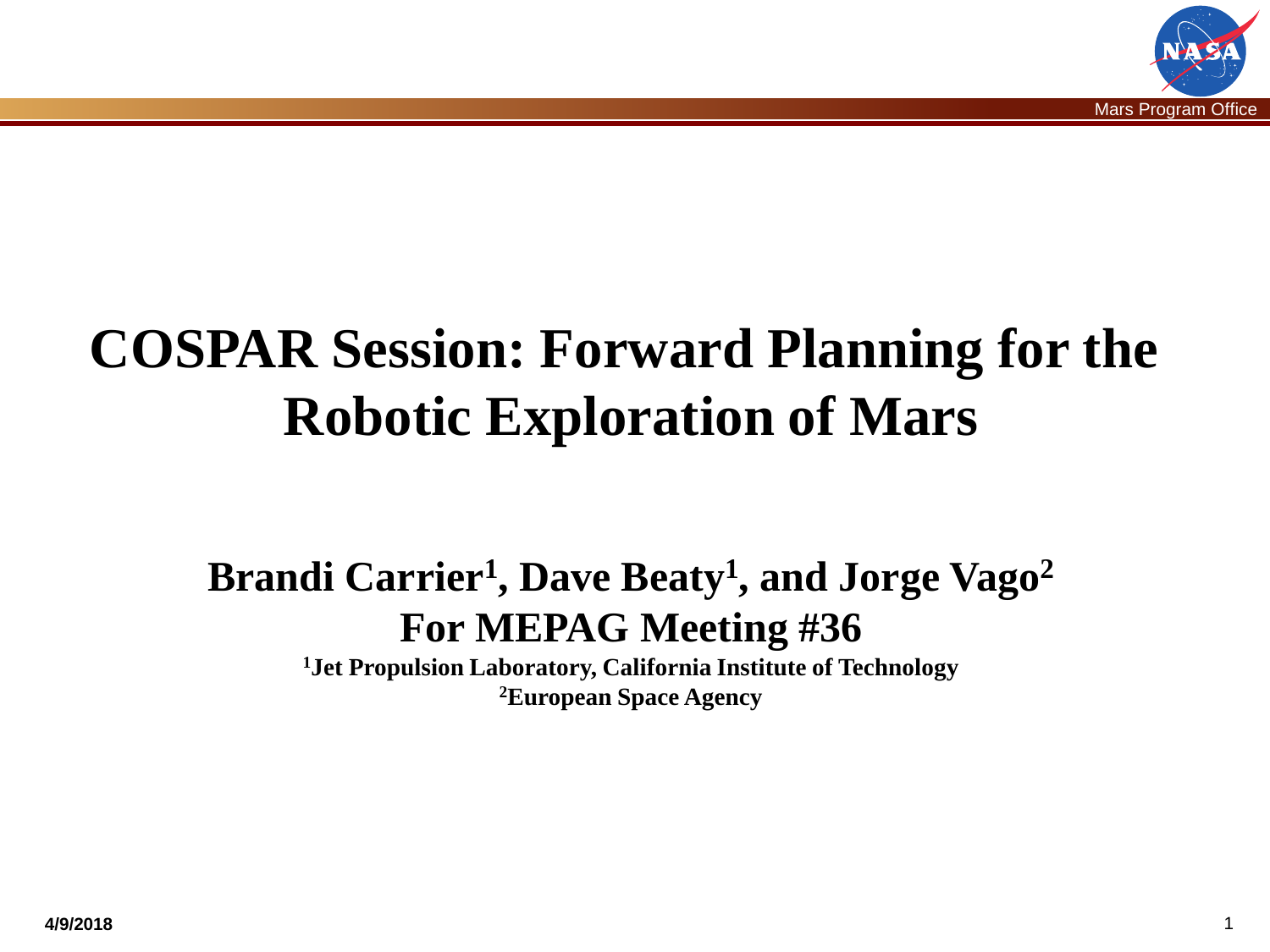## **Forward Planning for the Robotic Exploration of Mars**



Mars Program Office

### **COSPAR – July 15-22, 2018, Pasadena, CA**

- Three  $\frac{1}{2}$  days
	- Tues. (7/17) afternoon, Wed. (7/21) all day
	- Room: SR 17 (Pasadena Conv. Center)
- Structure of the sessions
	- A combination of science and human exploration focused talks
		- Science focused missions currently in development
		- Potential future science focused missions
		- Human exploration studies and missions
		- 11 countries represented-(US, Canada, ESA, China, India, UAE, Japan, UK, France, Czech Republic, Nigeria)



*Courtyard of Pasadena City Hall*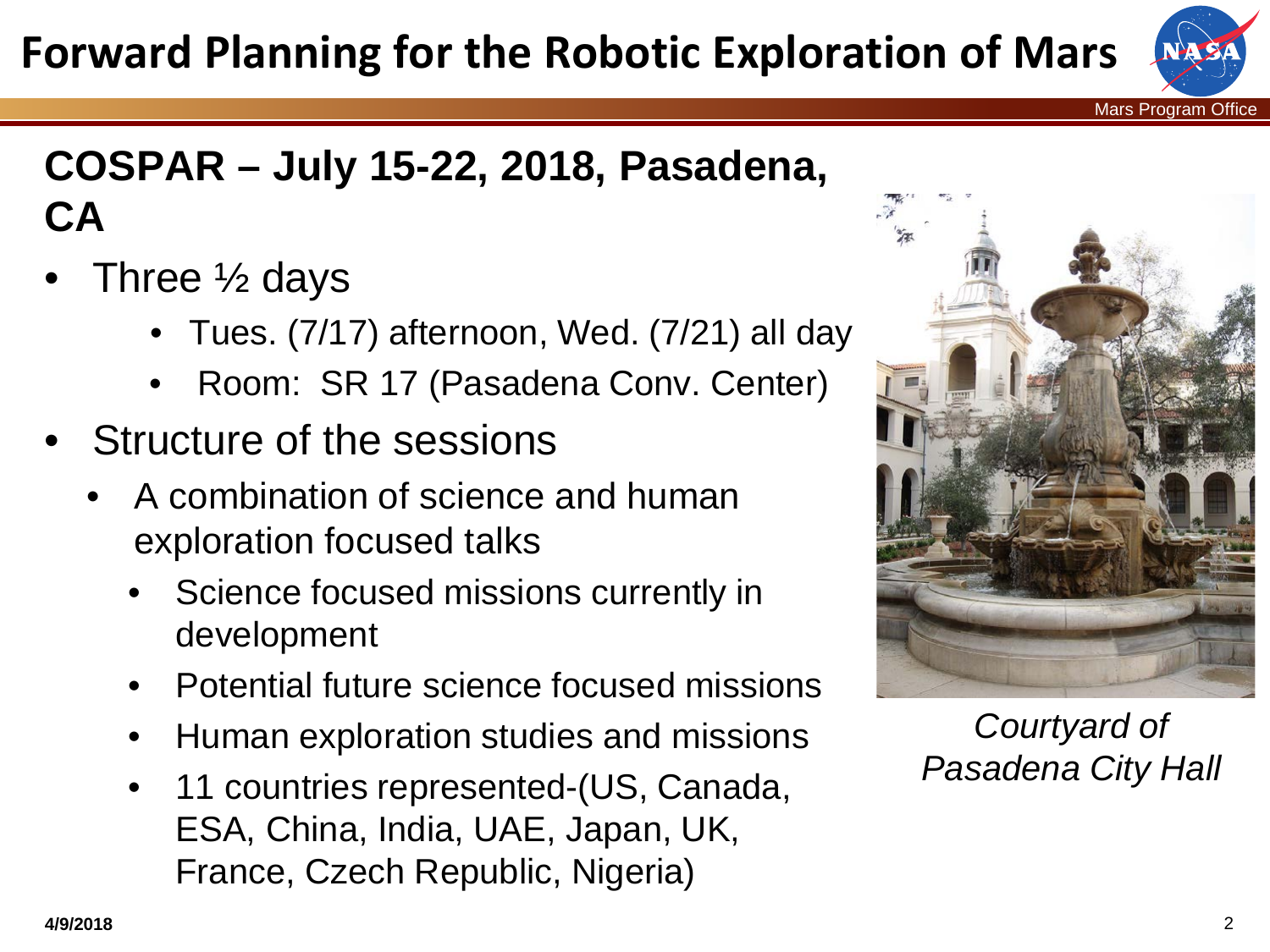

- Key topics to be discussed
	- Outbrief from the Berlin MSR Conference
	- Outbrief from AM-V (3 talks)
	- Reports on HEOMD "Long Poles" and Human Landing Site Selection process
	- Status reports on major upcoming missions:
		- InSight
		- M-2020
		- ExoMars Rover
		- UAE Hope Mission
	- Presentations on significant future mission concepts
		- Mars polar science
		- Phobos/Deimos
	- Report from Vision-2050 Conference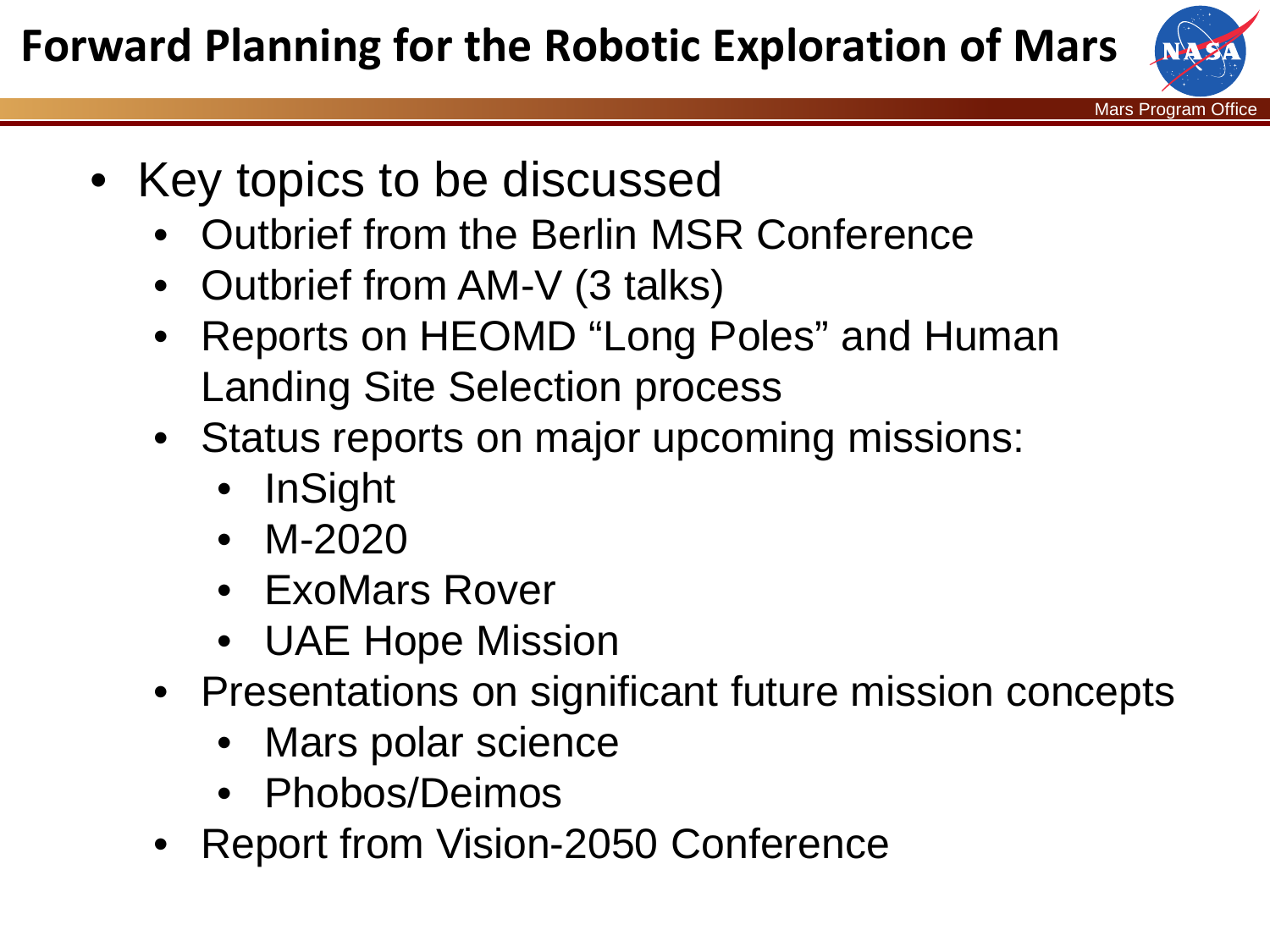

National Aeronautics and Space Administration **Jet Propulsion Laboratory California Institute of Technology**



#### **COSPAR: Mars Science Results Session**

**Leslie K. Tamppari April 3-5, 2018**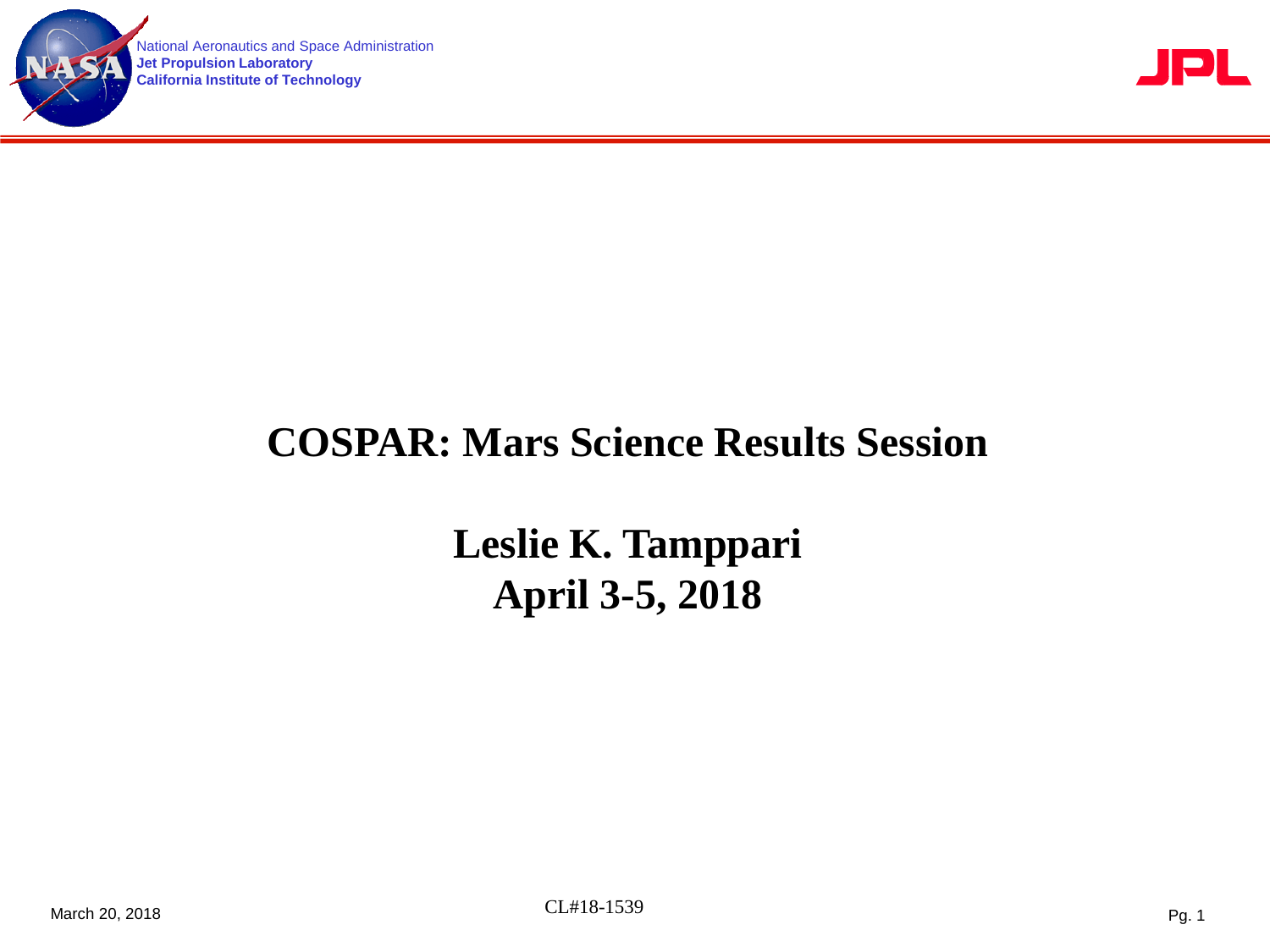Active Martian surface processes: A dynamic world

**Aeronautics and Space Administration Jet Propulsion Laboratory** Refonautics and Space Administration<br>
COSPAR:<br>
California Institute of Technology

- Mars Science Results (Session B4.1)
- **COSPAR – July 15-22, 2018, Pasadena, CA**
- Three  $\frac{1}{2}$  days
	- Thursday (7/20) all day, Friday (7/21) morning
	- Room: SR 17
- Structure of the sessions
	- Modern climate/weather
	- Upper atmosphere
	- Modern surface geology
	- Amazonian climate
	- Ancient Climate
	- Interior